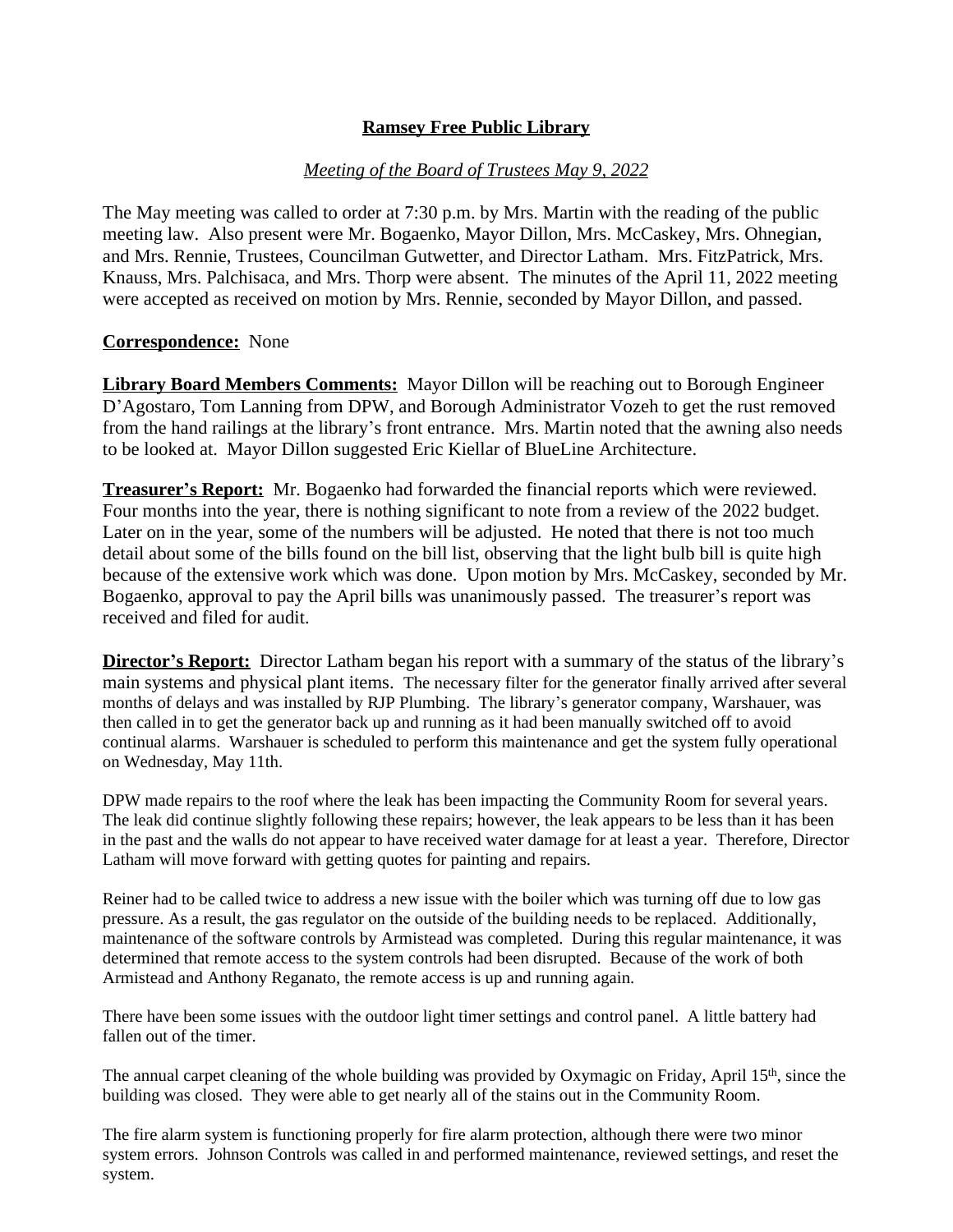### *Meeting of the Board of Trustees May 9, 2022*

Director Latham is working with Anthony Reganato to install the new security system which should be completed within a few weeks.

The audio-visual equipment in the Community Room is operating normally. Director Latham recommends updating that equipment in several areas since most of the equipment is out-of-date for supporting library presentations, films screenings, and other events.

The two library copiers are currently working properly. The library owns one copier which is used by the staff for organizational copying and printing. The other copier which is available for the community to use is provided by a company which takes the proceeds of the copying done with that machine. However, that copier has parts that are no longer being produced. Copier research for either a purchased or leased one is underway.

A work order with 24/7 Maintenance includes conversion of the grate above the circulation desk to a normal ceiling tile, fixing the back door which seems to slightly stick open and not fully close unless pushed closed, fixing several door jams in the building, repairing where the carpet meets new flooring by the Circulation Desk, replacing several ceiling tiles, and making minor repairs to three wood chairs.

Regarding the Strategic Plan. the community representative interviews are underway. There is one last push with the community survey which currently has 160 responses. Director Latham has begun work on the research portion of the planning process, including reviewing Ramsey demographics, analyzing the library's budgets/collections/staffing/statistics, and reviewing contemporary library trends. When those elements are completed, all of the data will be reviewed with the library's department heads and the library board executive committee and work will be done, drafting conclusions from the data and creating organizational goals and methods for measuring success. A draft of that report will be brought to the full library board for review, discussion, and any potential changes. A finalized plan will then be completed and used as a guide.

The latest Library of Things items include Elgato Video Capture (transfers video from analog sources such as a VCR or camcorder to a computer), a power adaptor/converter, a guitar, Yard Pong, Toss and Catch, and grant-funded iPads. Some of the items are being used by the schools for their field days.

The Friends of the Ramsey Library's Spring Used Book and Jewelry Sale was a resounding success. They received around \$3,000 in book sales and another \$2,200 in jewelry sales, for a total of approximately \$5,200. Director Latham presented a full listing of all events that are planned for Summer Reading, including the Summer Concert series, to the FORL at their last meeting. They were very impressed with the slate of programs and decided to fund the Summer Reading program at a higher level than they have ever done before, \$11,500. This will cover the costs of all of the summer reading programs, prizes, and the summer concert series. Director Latham shared some of the issues regarding the summer concert series including some roadblocks with the food trucks and securing the necessary permits. He also shared the themes (pool theme, spa day theme, movie night at home, pasta night theme, sports theme, art basket theme, men's basket) for the custom prize baskets. For every five items checked out of the Ramsey library, adult patrons will receive a raffle ticket for one of those baskets. The FORL also funded the return of the Museum Pass Program with an anticipated launch date of Monday, May 23<sup>rd</sup>. The FORL provided a donation of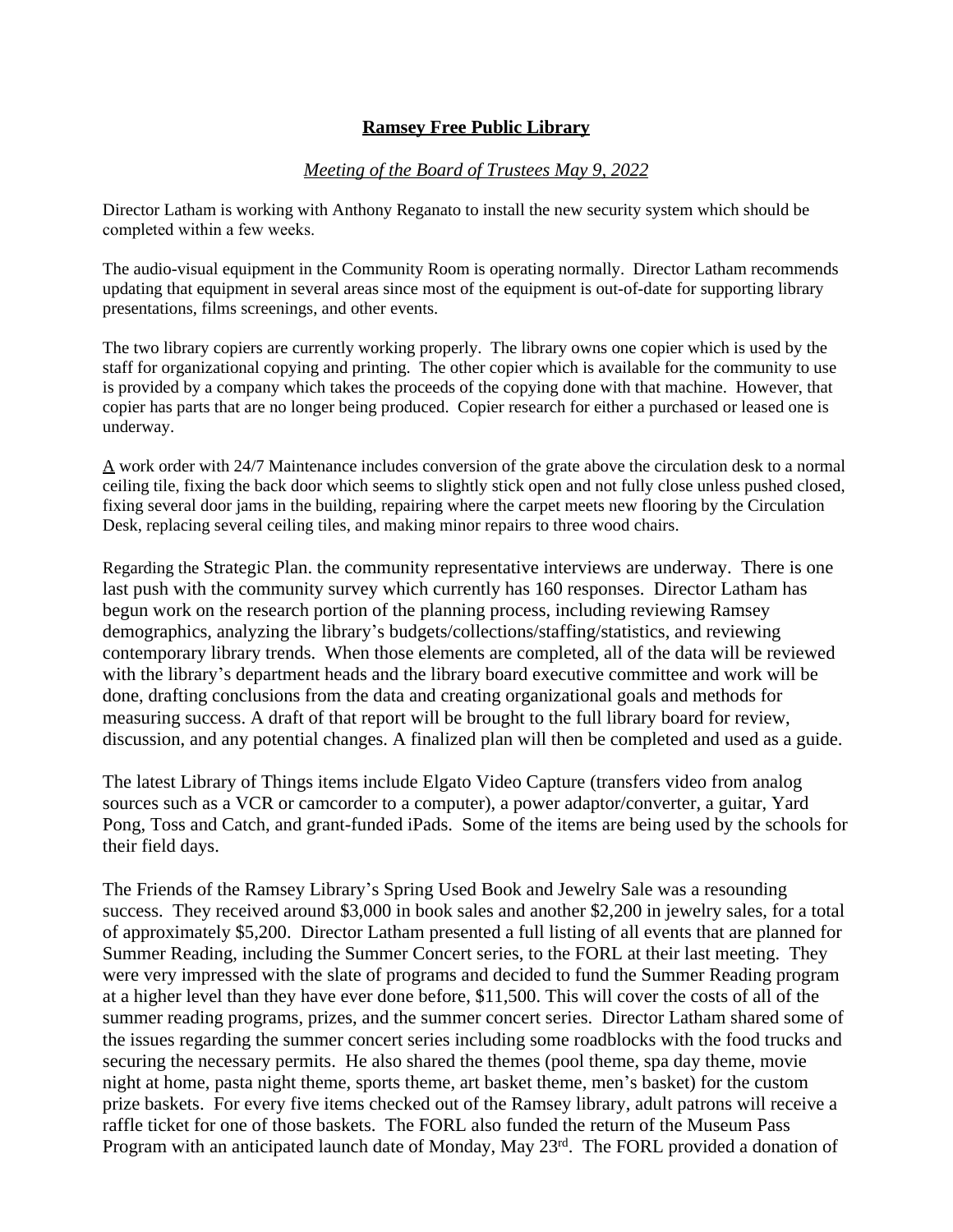# *Meeting of the Board of Trustees May 9, 2022*

\$2,825 to restart that program. Director Latham and Assistant Director Elwell are completing all of the necessary work to get the program up and running.

Director Latham provided information about some special events and activities. On Saturday, April 2<sup>nd</sup>, the children's department ran a special glow-in-the-dark egg hunt that was attended by eighty-five people. Between April 18<sup>th</sup> and June 1<sup>st</sup>, the library is hosting a spring scavenger hunt. Twenty-five people attended a Native Species Gardening program, including several members of the Environmental Commission which may partner with the library on a related project.

Director Latham, Ms. Burnette, Mr. Hofmann, and Ms. Suarez will be attending the upcoming inperson NJLA annual conference.

Upcoming events include chick hatching provided by Quiver Farms between May 12<sup>th</sup> and May 20<sup>th</sup>, a jazz concert on Sunday, May 22<sup>nd</sup> at 2 p.m., featuring NJ jazz legend Martin Pizzarelli. Cara Mack (American Ninja Warrior competitor) visit and chat, and monthly trivia nights in May through August. The Book Buzz program with Brian Nielsen from Penguin Random House will be rescheduled from Tuesday, May 10<sup>th</sup>.

Director Latham shared information about the trend in book challenges as reported by the American Library Association. For example, there were 729 different challenges across the nation, impacting over 1,600 different books in 2021. The Ramsey Library has an existing Collection Development Policy which reflects the guidelines recommended by the American Library Association. He presented some of the key components of that policy, the Freedom to Read Statement, as well as an updated draft of the library's current policy with the Request for Reconsideration of Library Resources form. He proposed the addition of an official procedure for the reconsideration of resources. If a Ramsey resident would like the library to reconsider an item or resource for possible removal from the collection, they would fill out the aforementioned form and submit it to the library. The request would then be reviewed by Director Latham, a decision would be made, and a response would be provided to the resident. If the resident wishes to continue a challenge following this step, the reconsideration request then goes to the library board for review and a final decision. Upon motion by Mrs. Martin, seconded by Mr. Bogaenko, the amended policy was unanimously approved.

Director Latham reported that the New Jersey Library Trustee Association, the State Library, and other professional library organizations all recommend that a library retain its own attorney for a variety of reasons which he enumerated. Consequently, he recommended that the library retain separate legal counsel, who may be utilized on an as needed basis, mainly for the review and creation of library policies and procedures. He further recommended the hiring of Botta Angeli, LLC, who are based in Ramsey. However, due to the absence of several trustees, it was decided to table the matter until the June meeting when it will be discussed further.

Director Latham noted that two pages are leaving and will need to be replaced. Additionally, Catherine Galda will be graduating in May. She will be given a \$50 gift card.

At 8:12 p.m., the meeting moved into executive session for contract negotiations on motion by Mrs. Martin, seconded by Mayor Dillon, and passed.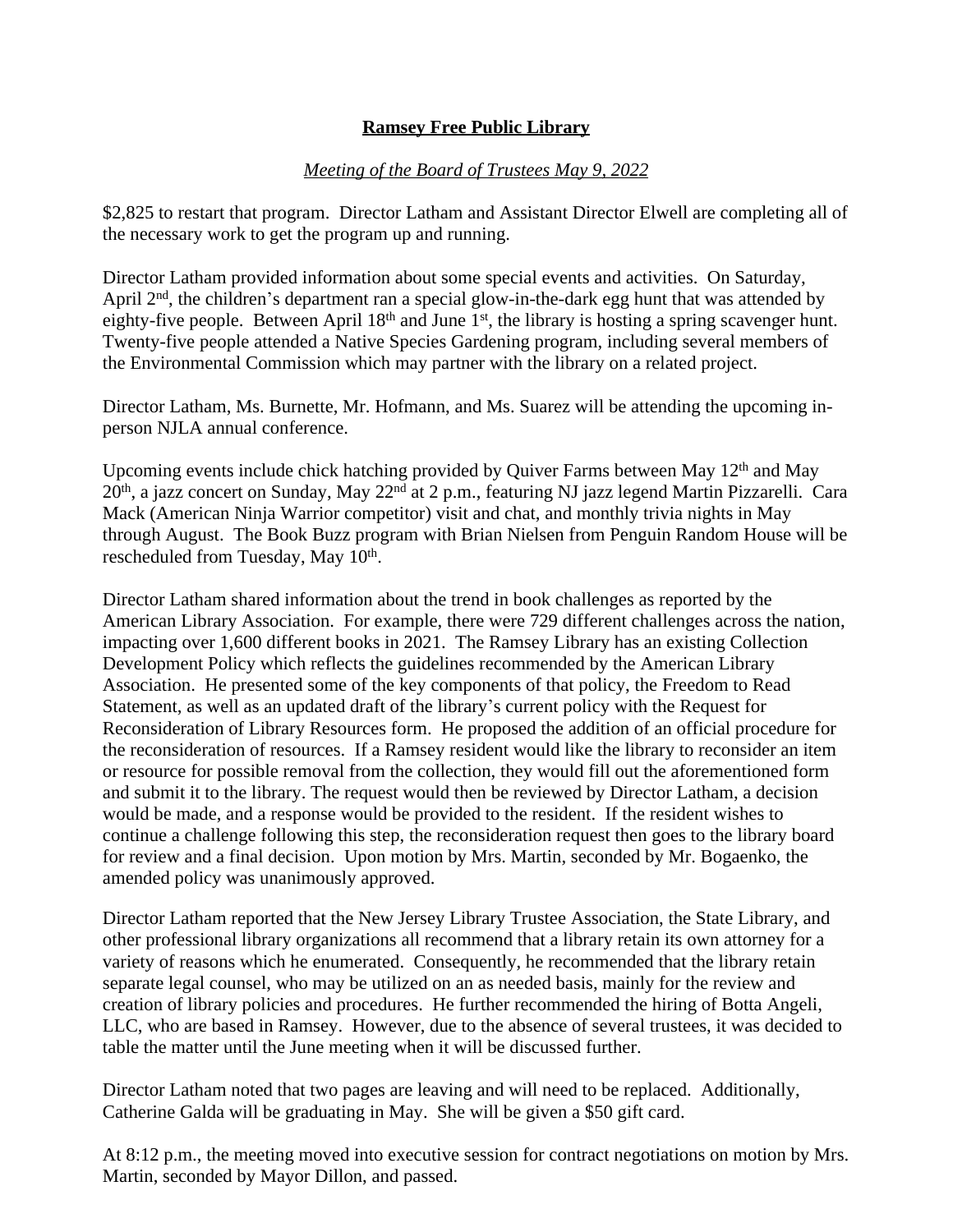*Meeting of the Board of Trustees May 9, 2022*

# **Consent Resolution:** None

**Public Comment:** None

# **Unfinished Business**: None

**New Business:** Upon motion by Mrs. Martin, seconded by Mayor Dillon, the compensation for Assistant Director Elwell (current salary-\$78,954, longevity addition of \$7,895.40, union proposed increases totaling \$3,430.55, for a new salary total of \$90,279.95) and Director Latham (current salary-\$101,650, union proposed increases totaling \$4,015,18, one-time base increase of \$3,000, for a new salary total of \$108,665.18) as outlined in the compensation recommendation was unanimously approved.

At 8:54 p.m., the meeting was closed on motion by Mrs. Martin, seconded by Mayor Dillon, and passed.